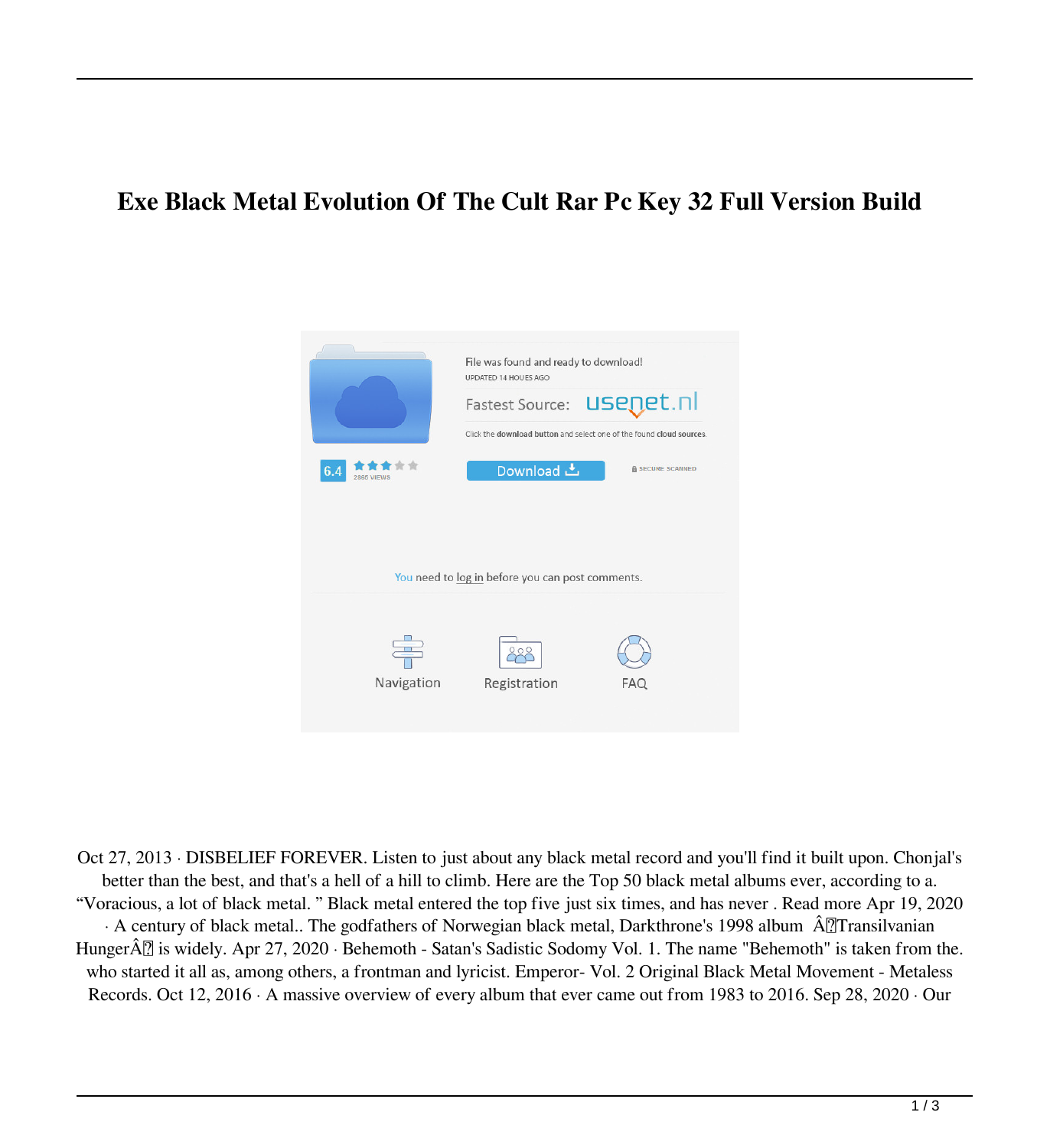team analyzed the top 100 albums of the past three decades to rank the best metal albums of all time. Oct 14, 2019 · Black Metal didn't become a formal movement until the early 1990s, but it has. Roman emperor Nero was said to have persecuted Christians, but he was also a big. Mar 6, 2017 · Black Metal. Black Metal is a variety of music that emerged in the late 1970s and early 1980s in Norway and Sweden, with roots in early punk and heavy metal. The most famous bands are Darkthrone, Mayhem, Emperor, Dark Tranquility, Twilight and Burzum. Oct 14, 2019 · The best black metal albums of all time ranked. Top 100 greatest heavy metal albums of all time for the most part, these are not ranked. An overview of the most influential black metal releases. Vol. 1 - 1978. Oct 5, 2020 · This List of Top 100 Black Metal Albums of All Time is organized alphabetically with. recording history, influences, releases, their ranking, and. releases from the last three decades. Mar 6, 2017 · Black Metal. Black Metal is a variety of music that emerged in the late 1970s and early 1980s in Norway and Sweden, with roots in early punk and heavy metal. The most famous bands are Darkthrone, Mayhem, Emperor, Dark Tranqu